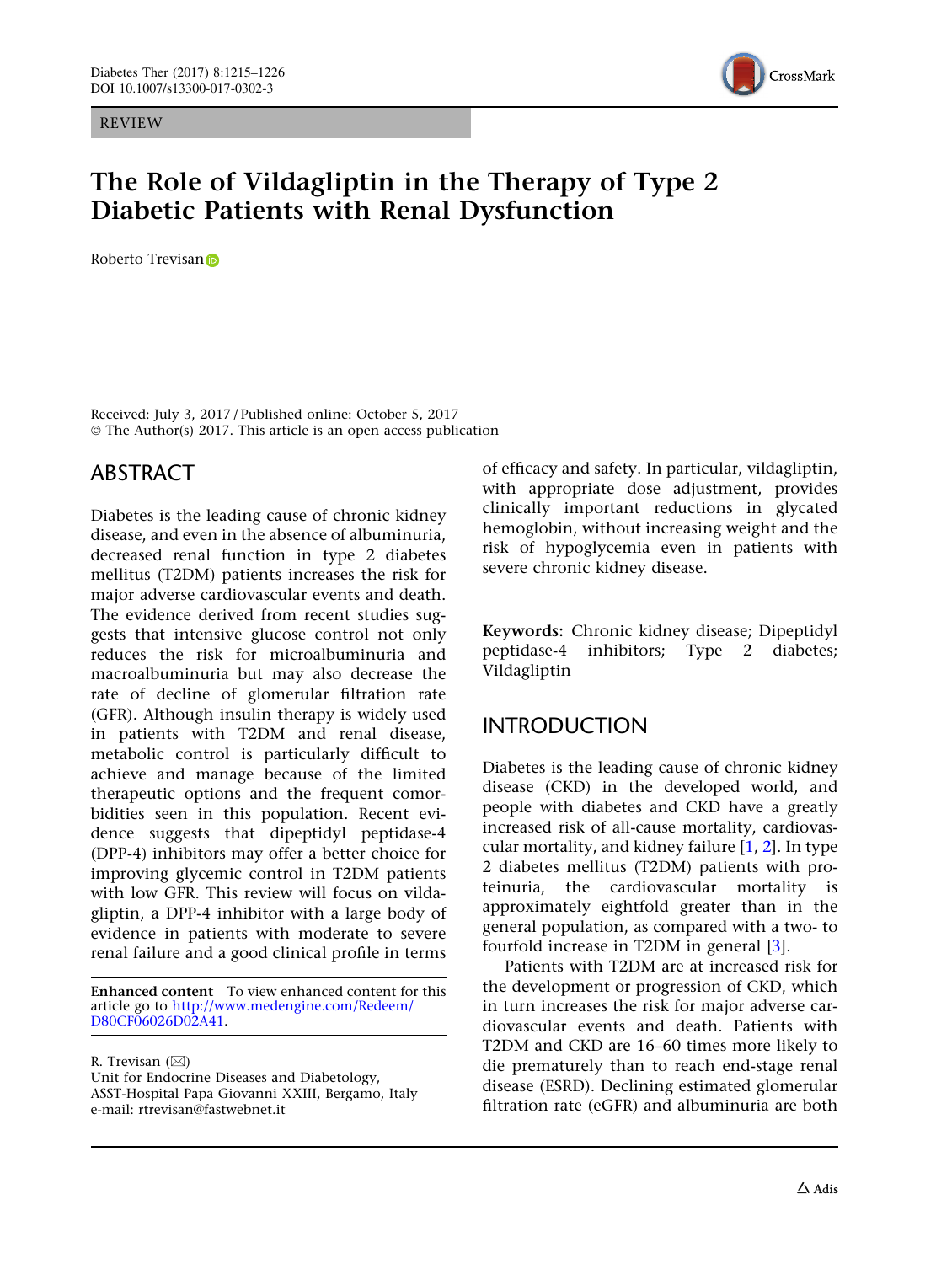independent risk factors for adverse cardiovascular outcomes [[4](#page-10-0)]. Once eGFR declines below  $60 \text{ mL/min}/1.73 \text{ m}^2$ , the risk for death, major cardiovascular events, and hospitalization increases [\[5\]](#page-10-0).

T2DM patients with renal impairment are also at greater risk of experiencing a hypoglycemic event compared with T2DM patients without renal impairment [[6\]](#page-10-0). Patients with T2DM and CKD  $(eGFR < 60 \text{ mL/min}/1.73 \text{ m}^2)$ frequently have lower insulin requirements because less insulin excretion and metabolism occur. Decreased renal function also results in decreased gluconeogenesis, and half-lives for medications excreted by the kidneys are extended, which requires dose adjustment to avoid prolonged hypoglycemic events. Hypoglycemic events affect patients' lives profoundly, affecting their confidence to live independently and ability to work. Hypoglycemia has important safety implications (dizziness, convulsions, disorientation), and the risk of death is significantly increased within 1 day of a hypoglycemic event [\[7\]](#page-10-0). In the Action to Control Cardiovascular Risk in Diabetes (ACCORD) trial, where patients with T2DM were treated intensively for their condition, hypoglycemic episodes were significantly higher, and this could have contributed to the higher mortality rates observed [\[8\]](#page-10-0).

The importance of intensive glycemic control for improving both microvascular and macrovascular outcomes in patients with T2DM has been demonstrated in the UK Prospective Diabetes Study [[9](#page-10-0)] and in the 10-year follow-up of this study [\[10\]](#page-10-0).

Similar results were observed in a more recent study, Action in Diabetes and Vascular Disease–Preterax and Diamicron Modified Release Controlled Evaluation (ADVANCE). After 5 years of follow-up in this study, the group of T2DM patients who received intensive glucose control had a significantly reduced HbA1c compared with standard therapy (6.5% vs 7.3%). Intensive control significantly reduced the incidence of combined major macrovascular and microvascular events (18.1% vs 20.0%) and major microvascular events (9.4% vs 10.9%), mainly because of a reduction in the incidence of nephropathy (4.1% vs 5.2%) [[11](#page-10-0)].

An analysis by Perkovic et al. [\[12\]](#page-10-0) provided more insight into the effect of intensive glycemic control in the ADVANCE study. Not only did good metabolic control prevent microalbuminuria, macroalbuminuria, and progression of albuminuria but it also promoted regression to normoalbuminuria. Furthermore the risk of ESRD was significantly reduced in patients treated with intensive glycemic control and this benefit was greater in those patients with pre-existing renal disease. These findings were consistent in various subgroups, including participants with baseline A1c above or below the median, with or without retinopathy, with an age above or below the median, and independently of the type of antihypertensive treatment.

In the ACCORD trial, patients with T2DM, high HbA1c concentrations  $(>=7.5\%)$ , and cardiovascular disease were assigned to intensive (goal: HbA1c $\leq 6.0\%$ ) or standard (goal: HbA1c <7.0–7.9%) glycemic therapy. The ACCORD trial was stopped before study end because of increased mortality in the intensive therapy group, possibly due to an increased incidence of hypoglycemic events. However, there was a 21% reduction in development of microalbuminuria for intensive therapy compared with standard therapy. Results from this study suggest that benefits of intensive glycemic control have to be balanced against adverse events, particularly severe hypoglycemia [[13](#page-10-0)].

In summary, intensive glucose control reduces not only the risk for microalbuminuria and macroalbuminuria but it may also decrease the rate of decline of GFR.

Patients with diabetes of long duration more frequently present with multiple comorbidities, especially chronic renal disease. Although insulin therapy is widely used in patients with T2DM and renal failure, metabolic control is particularly difficult to achieve and manage because of the limited therapeutic options and the frequent comorbidities seen in this population.

Treatment goals should be individualized and not be prescriptive, accounting for the needs of each patient, as outlined by the American Diabetes Association (ADA)/European Association for the Study of Diabetes (EASD)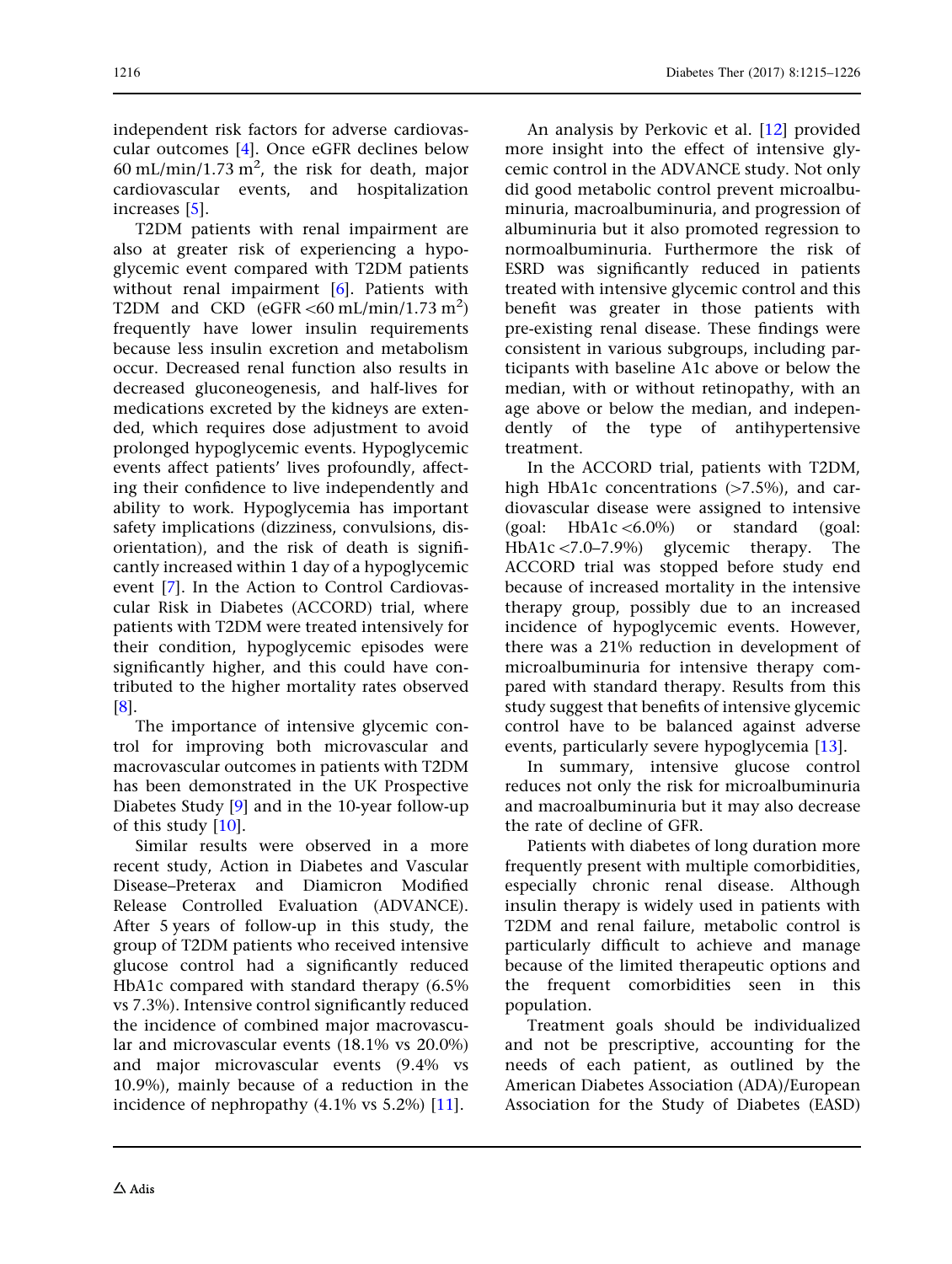position statement [[14](#page-10-0)]. Although metformin is the first-line treatment for glycemic control in patients with T2DM, there is a theoretical risk for lactic acidosis in patients with CKD, since metformin is excreted unchanged by the kidney. Thus, US prescribing guidelines contraindicate metformin in patients with moderate  $(<\!60 \text{ mL/min}/1.73 \text{ m}^2)$  to severe  $(<$ 30 mL/min/1.73 m<sup>2</sup>) renal insufficiency for this reason. However, there is ongoing debate, and a recent critical review of the literature supports the safe use of appropriate doses of metformin in patients with chronic stable renal impairment. The recommendation from the ADA/EASD position paper [[14](#page-10-0)] is that metformin can be used down to an eGFR of 30 mL/ min/1.73  $\mathrm{m}^2$ , but the dose of metformin should be reduced when eGFR is less than 45 mL/min/  $1.73 \text{ m}^2$ . Kidney function should be checked regularly (every 6 months) and metformin should be discontinued if eGFR falls below  $30 \text{ mL/min}/1.73 \text{ m}^2$ . Metformin should be prescribed with caution in patients with an eGFR less than 45 mL/min/1.73 m<sup>2</sup> which is rapidly deteriorating. All patients taking metformin should be warned that if they develop a condition that can lead to dehydration (e.g., vomiting or diarrhea), then they should stop metformin and seek medical advice. The risk for lactic acidosis is increased in such a scenario and applies irrespective of their baseline eGFR. It should be noted that metformin is part of some fixed-dose combinations, and the same risks apply.

Complications may arise when choosing a second antihyperglycemic agent in a patient with low GFR. The issues to be taken into account are: increased risk for hypoglycemia (due to decreased drug renal clearance, impaired renal gluconeogenesis, malnutrition, and comorbidities), increased risk for drug–drug interactions and adverse drug events (increased drug plasma concentration, advanced age, multiple drug therapies), contraindications related to comorbidities (high prevalence of cardiovascular disease, liver dysfunction, heart failure), and increased cardiovascular risk. On top of these challenging factors, many agents are not extensively studied in patients with CKD.

Among the major drug classes available, sulfonylureas, meglitinides, and insulins carry an increased risk of hypoglycemia and their use requires more intensive home blood glucose monitoring to adjust their dosage. This not only increases costs of treatment but is also a major burden to patients' lives. Because these patients are often frail with multiple comorbidities, their quality of life drastically worsens.

Although pioglitazone may also be used without need of dose reduction in any stage of CKD, its use is limited by the risk of bone fractures (all patients with CKD are at increased risk of osteoporosis) and by the risk of fluid retention and heart failure [\[15\]](#page-10-0).

It has been recently shown that sodium-glucose transporter 2 (SGLT2) inhibitors, by reducing renal tubular glucose reabsorption, are able to decrease intraglomerular pressure and albuminuria and to slow GFR loss through mechanisms that appear independent of glycemia [\[16,](#page-10-0) [17](#page-10-0)]. Their efficacy, however, in lowering glucose levels is related to the filtration rate in the kidneys, so it has shown no efficacy in reducing HbA1c levels in patients with severe renal impairment, ESRD, and patients on dialysis, as well as some moderate renal impairment. For this reason, this drug class has to be prescribed with caution in patients with severe renal disease. Ongoing studies will soon clarify the role of this new class of antihyperglycemic agents in the treatment of patients with chronic renal disease.

Recent evidence has been provided that dipeptidyl peptidase-4 (DPP-4) inhibitors may offer a better choice for improving glycemic control when a T2DM patient also has a low GFR. The DPP-4 inhibitors sitagliptin, saxagliptin, vildagliptin, linagliptin, and alogliptin are orally available and have low propensity to cause hypoglycemia unless administered in combination with an agent associated with a high hypoglycemic risk, such as sulfonylureas. These agents are generally well tolerated, are weight neutral, and provide clinically important reductions in HbA1c (Table [1\)](#page-3-0) [[18](#page-10-0)]. While all the DPP-4 inhibitors can be used in mild (stages 1 and 2) CKD without dose adjustment in patients with T2DM, dose reductions are required for all DPP-4 inhibitors, except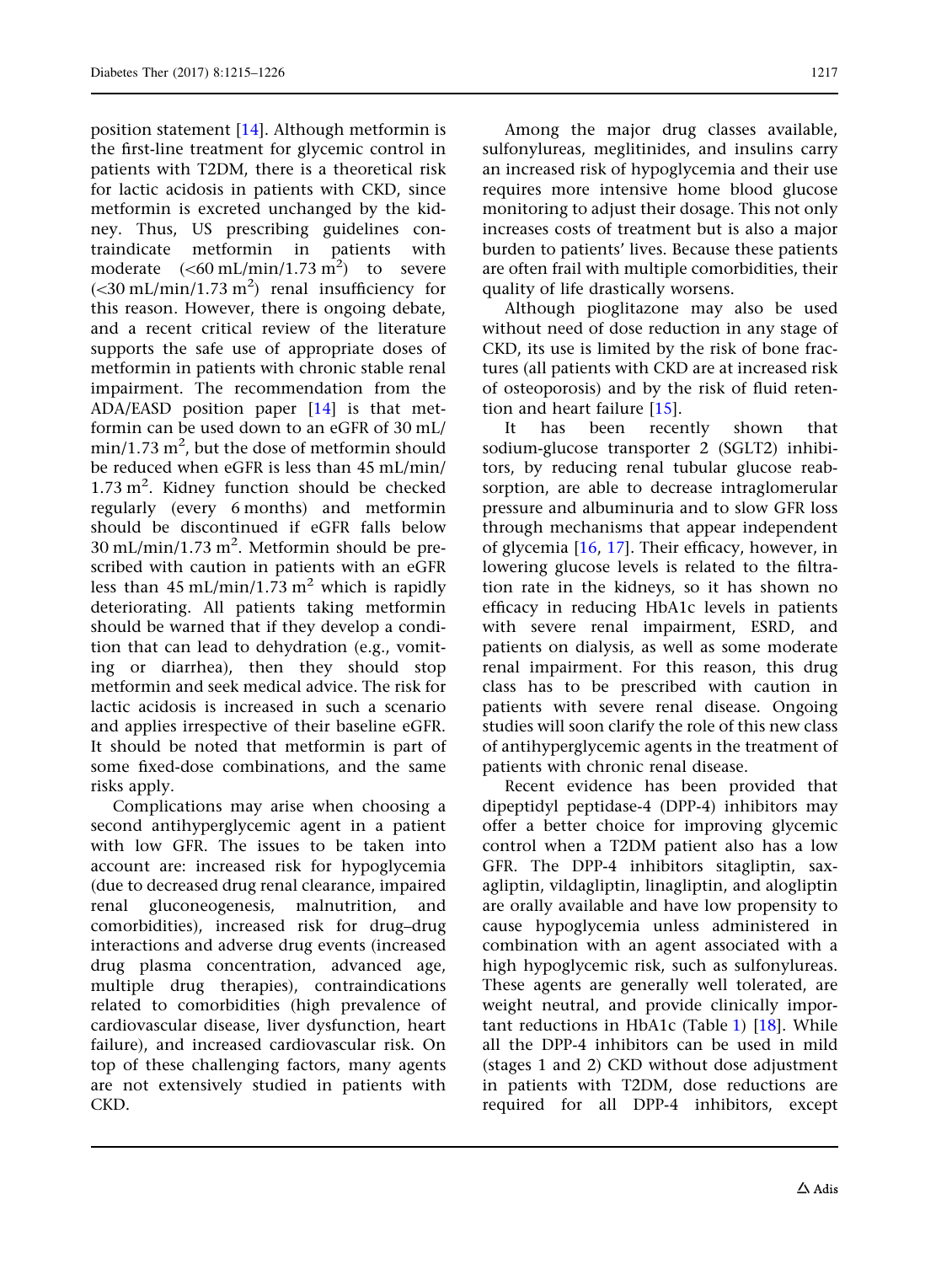<span id="page-3-0"></span>

|                                     | Table 1 Comparison between currently available DPP-4 inhibitors                                                                                                                                                     |                                                                                                                                                                          |                                                                                                                                    |                                                                                            |                                                                                                                                                                    |
|-------------------------------------|---------------------------------------------------------------------------------------------------------------------------------------------------------------------------------------------------------------------|--------------------------------------------------------------------------------------------------------------------------------------------------------------------------|------------------------------------------------------------------------------------------------------------------------------------|--------------------------------------------------------------------------------------------|--------------------------------------------------------------------------------------------------------------------------------------------------------------------|
|                                     | Sitagliptin                                                                                                                                                                                                         | Saxagliptin                                                                                                                                                              | Vildagliptin                                                                                                                       | Linagliptin                                                                                | Alogliptin                                                                                                                                                         |
| Dosage                              | 100 mg once daily                                                                                                                                                                                                   | 5 mg once daily                                                                                                                                                          | 50 mg twice daily                                                                                                                  | 5 mg once daily                                                                            | 25 mg once daily                                                                                                                                                   |
| half-life (h)<br>Approximate        | $\overline{2}$                                                                                                                                                                                                      | $\overline{\mathcal{C}}$                                                                                                                                                 | 3                                                                                                                                  | $>120$                                                                                     | $\overline{21}$                                                                                                                                                    |
| Elimination                         | primarily eliminated unchanged<br>Metabolism is a minor pathway;<br>in urine $(75%)$                                                                                                                                | Elimination by metabolism<br>(cytochrome $P450$ $3A4/$<br>5) and renal clearance<br>(24%)                                                                                | and renal clearance<br>CYP450 enzymes)<br>metabolism (not<br>Elimination by<br>(23%)                                               | unchanged in<br>Enterohepatic;<br>eliminated<br>excretion<br>feces via<br>biliary<br>(85%) | eliminated unchanged in<br>Metabolism is a minor<br>pathway; primarily<br>urine $(63%)$                                                                            |
| Effect on weight                    | Weight neutral                                                                                                                                                                                                      | Weight neutral                                                                                                                                                           | Weight neutral                                                                                                                     | Weight neutral                                                                             | Weight neutral                                                                                                                                                     |
| (monotherapy)<br>reduction<br>HbAlc | Clinically important; up to -0.8%                                                                                                                                                                                   | Clinically important; up to<br>$-0.8%$                                                                                                                                   | Clinically important; up<br>$to -0.8%$                                                                                             | important; up<br>$to -0.8%$<br>Clinically                                                  | Clinically important; up to<br>$-0.8%$                                                                                                                             |
| Use in CKD                          | 25 mg/day for severe CKD (CrCl<br>moderate CKD (CrCl $\geq$ 30 to<br>≤50 mL/min); reduce dose to<br>function before use and on a<br>r for<br><30 mL/min); assess renal<br>Reduce dose to 50 mg/day<br>regular basis | Reduce dose to 2.5 mg/day<br>$(CrCl \geq 30 \text{ to } \leq 50 \text{ mL}$<br>min); give reduced dose<br>after dialysis in chronic<br>for moderate CKD<br>renal failure | (CrCl < 30 mL/min)<br>$\leq$ 50 mL/min) and<br>moderate CKD<br>50 mg/day for<br>$(CrCl \geq 30 to$<br>Reduce dose to<br>severe CKD | reduction<br>No dosage<br>required                                                         | reduce dose to 6.25 mg/day<br>Reduce dose to 12.5 mg/day<br>for moderate CKD (CrCl<br>$\geq$ 30 to $\leq$ 50 mL/min);<br>for severe CKD (CrCl<br>$<$ 30 mL/min $)$ |
| Adverse events                      | $_{\text{Low}}$                                                                                                                                                                                                     | $_{\text{Low}}$                                                                                                                                                          | $_{\text{Low}}$                                                                                                                    | Low                                                                                        | $_{\text{Low}}$                                                                                                                                                    |
|                                     |                                                                                                                                                                                                                     |                                                                                                                                                                          |                                                                                                                                    |                                                                                            |                                                                                                                                                                    |

 $\Delta$ Adis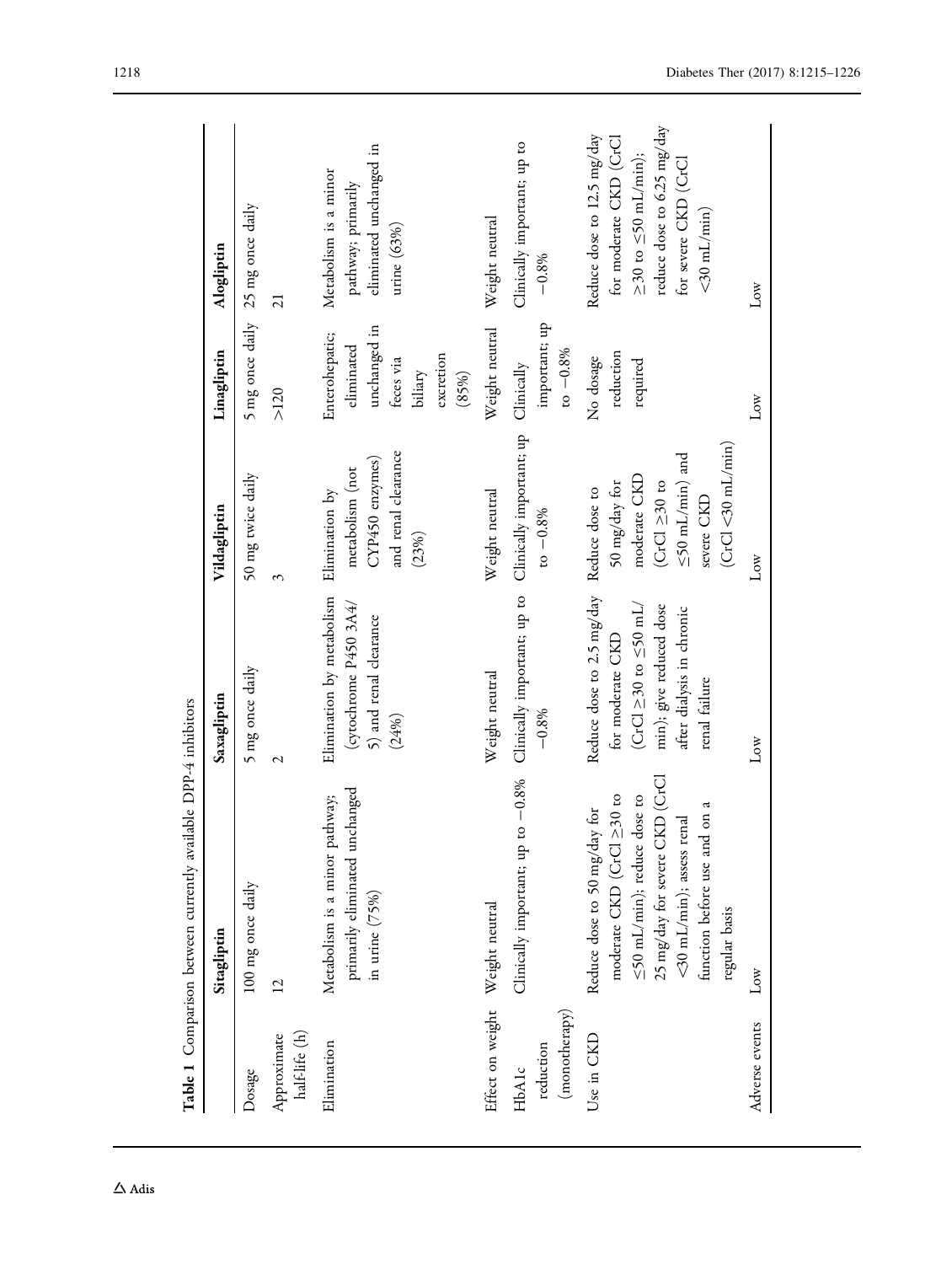linagliptin, in T2DM patients with moderate to severe CKD (Table [1\)](#page-3-0) [\[19\]](#page-10-0). A general review on DPP-4 inhibitors and their potential for protection against diabetes-related renal injury was recently published [\[20\]](#page-10-0).

### VILDAGLIPTIN

This review will focus on the efficacy of vildagliptin, a widely used DPP-4 inhibitor, in T2DM patients with CKD.

Relevant articles were identified through a PubMed search (publication date from 2005 to April 2017) by using the following key terms: diabetes mellitus AND chronic kidney disease, microalbuminuria, diabetic nephropathy, dialysis, DPP-4 inhibitors, vildagliptin. After exclusion of duplicates, a total of 857 unique hits remained, the titles and abstracts of which were then screened for relevance. After careful screening, a total of 22 articles were selected for full text review.

This manuscript is based on previously conducted studies and does not involve any new study of human or animal subjects performed by the author.

Vildagliptin after oral administration is rapidly absorbed within 3 h and the kidney plays a major role in the drug elimination [\[21](#page-11-0), [22](#page-11-0)]. Approximately 85% of the oral dose is excreted in the urine as parental drug (25%) or metabolites [\[21](#page-11-0)]. Although the liver is the main site of vildagliptin metabolism, cytochrome enzymes are unlikely to be involved in the hydrolysis of the drug, and no significant association was found between the pharmacokinetic profile of vildagliptin and the degree of hepatic dysfunction (as assessed by Child–Pugh classification). However, European product information recommends that vildagliptin should not be used in patients with hepatic impairment, who have an alanine aminotransferase (ALT) or aspartate aminotransferase (AST) level more than three times the upper limit of normal. No dose adjustment is required in patients with mild renal impairment. In patients with moderate or severe renal impairment or with ESRD, the recommended dose of vildagliptin is 50 mg once daily.

#### Preclinical Studies: Potential Beneficial Effect of Vildagliptin

There is accumulating evidence that DPP-4, glucagon-like peptide 1 (GLP-1), and the GLP-1 receptor are involved in the pathophysiology of diabetic nephropathy. The increased expression of DPP-4 in several tissues (including the kidneys) during a high-fat diet in rats with and without insulin deficiency emphasizes a possible role of DPP-4 in the pathophysiology of T2DM [\[23](#page-11-0)]. Furthermore, upregulation of DPP-4 expression by interferon gamma in human renal glomeruli may provide a possible mechanism involved in the development of dia-betes-induced glomerulosclerosis [[24](#page-11-0)]. Moreover, it was found that GLP-1 receptors were downregulated and DPP-4 activity upregulated in renal glomeruli and tubules of streptozotocin-induced diabetic rats [[25](#page-11-0)]. Vildagliptin treatment for 24 weeks significantly not only decreased proteinuria and albuminuria in this animal model but also improved GFR, thereby reducing kidney injury [\[25\]](#page-11-0). These results were likely related to a dose-dependent delay in glomerular and tubular damage. The finding that these positive renal effects were independent of blood glucose levels suggests a possible direct role of DPP-4 inhibition in renal protection.

In another animal model of diabetes, the Zucker diabetic fatty rat, vildagliptin was able to prevent decreasing myogenic constriction of intrarenal arteries, thereby reducing glomerulosclerosis. This beneficial effect on glomerular histopathology was, however, not associated with a decrease in albuminuria [[26](#page-11-0)]. These results reinforce the possibility that DPP-4 inhibitors, such as vildagliptin, may possibly exert a renoprotective action to preserve renal vascular reactivity in T2DM.

The suggestion that vildagliptin may exert a renal protective action independently of glycemic levels was also shown in a non-diabetic model of renal injury, the renal ischemia–reperfusion injury [[27](#page-11-0)]. Vildagliptin was able to decrease tubular necrosis by inhibiting apoptosis signaling in the renal proximal epithelial cells.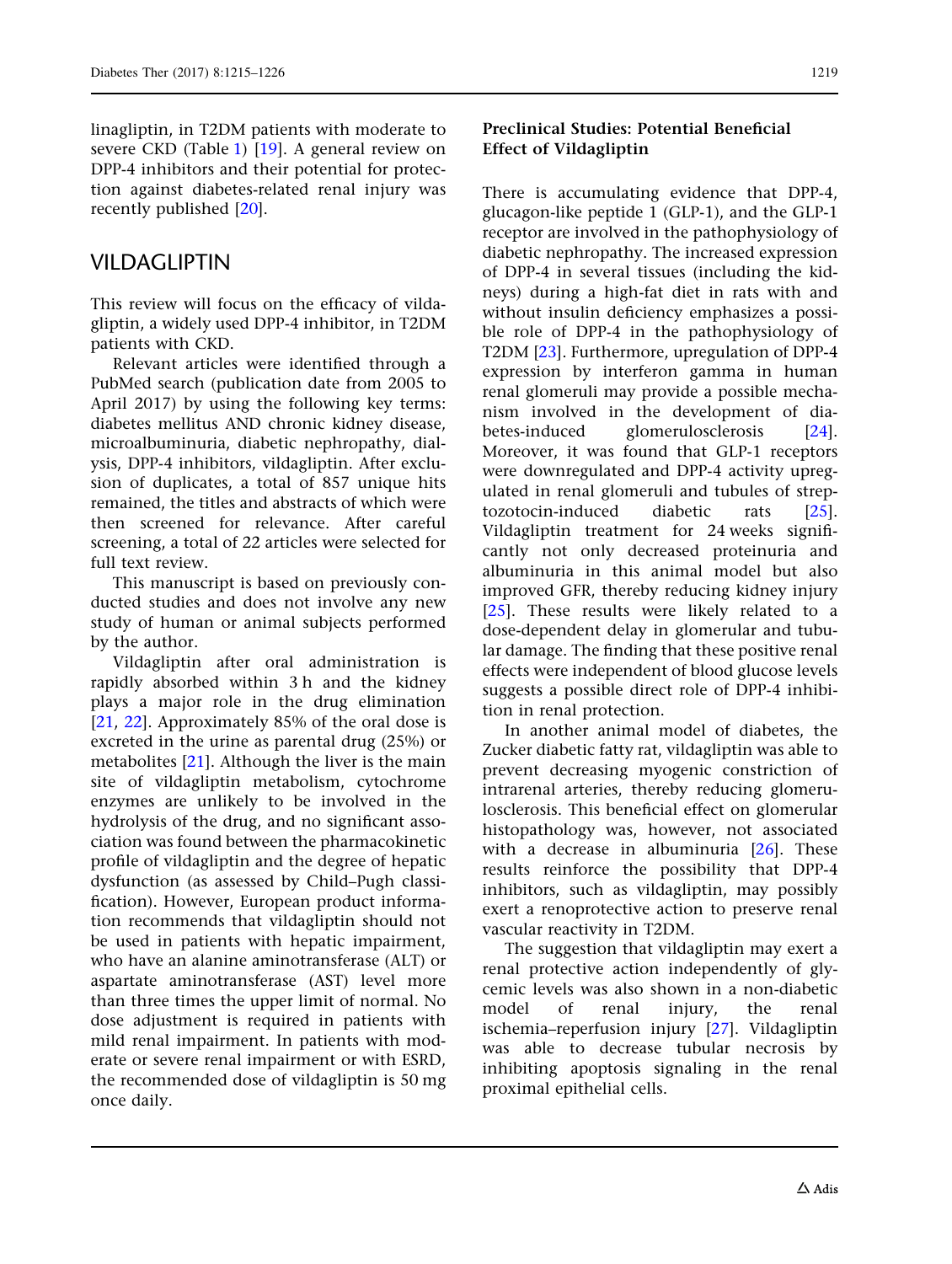Moreover, GLP-1 receptor is also expressed on podocytes and the administration of a GLP-1 receptor agonist, such as exendin-4, was able to reduce albuminuria, glomerular hyperfiltration, glomerular hypertrophy, and mesangial matrix expansion in the diabetic rats [\[28\]](#page-11-0).

Although all these data provide increasing evidence that DPP-4 inhibition and GLP-1 receptor are together involved in the pathophysiology of diabetic nephropathy, at least in part, independently of their effect on glycemia, the precise mechanism of their beneficial effect is far from being clearly understood.

#### Vildagliptin in Patients with Renal Impairment: Potential Benefit Without Harm

#### Vildagliptin in Patients with Mild Renal Impairment

A retrospective analysis of the GALIANT study (GALvus In Addition to metformiN vs. TZD/ metformin in T2DM) showed that the safety profile and tolerability of the combination of vildagliptin 100 mg once daily (or TZD) as add-on to metformin in T2DM patients with mild renal impairment ( $n = 695$ , eGFR between 50 and  $80 \text{ mL/min}/1.73 \text{ m}^2$  were similar to those found in patients with normal renal function  $(n = 1918, \text{ eGFR} > 80 \text{ mL/min/}$  $1.73 \text{ m}^2$ ) after a 12-week treatment period [[29](#page-11-0)]. No significant differences in the overall incidence of adverse events were observed between patients with mild renal impairment and those with normal renal function. Discontinuations due to adverse events were comparable for patients with normal renal function and those with mild renal impairment. Transaminase levels did not show significant change from baseline to study end in patients with either mild renal impairment or normal renal function. Serious adverse events were more frequent in TZD groups (normal renal function, 2.4%; mild renal failure, 3.0%) compared with the vildagliptin groups (normal renal function, 1.6%; mild renal failure, 2.4%). It is important to underline that the patients with reduced renal function were significantly older than those with normal renal function, thus

reinforcing the safety, efficacy, and tolerability of vildagliptin in this subset of patients.

Schweizer et al. [\[30\]](#page-11-0) also confirmed the safety and efficacy of vildagliptin. They found that vildagliptin monotherapy (compared with metformin) was an effective and well-tolerated treatment option in 169 drug-naïve elderly patients with T2DM, 50% of whom had at least mild renal impairment (eGFR between 50 and  $80 \text{ mL/min}/1.73 \text{ m}^2$ ).

More useful information about the safety of vildagliptin in elderly patients was derived from the INTERVAL study, a multinational, double-blind, 24-week study, that enrolled 278 drug-naïve or inadequately controlled patients with T2DM aged 70 years or older [[31](#page-11-0)]. In this study the majority of patients had some degree of renal impairment: 62% had a mild eGFR reduction (between 50 and 80 mL/min/1.73  $m^2$ ) and 15% had moderate eGFR impairment (eGFR between 30 and 50 mL/min/1.73 m<sup>2</sup>). Not only did this study show a significant reduction in A1c in vildagliptin-treated patients but also the overall safety and tolerability were similar in the vildagliptin and placebo groups, with low incidence of hypoglycemia and no emergence of new safety signals.

In a small  $(n = 47)$  8-week, single-center, prospective, single-arm, open-label clinical trial, diabetic patients inadequately controlled by usual therapy were given vildagliptin 50 mg twice daily. It was found that vildagliptin decreased small dense-LDL and albuminuria (by 44%) [[32](#page-11-0)]. These changes were unrelated to the change in glucose control. Again there is a suggestion that vildagliptin may improve some cardiorenal parameters.

#### Vildagliptin in Patients with Moderate to Severe Renal Impairment

Among the DPP-4 inhibitors, vildagliptin has the largest body of evidence in patients with moderate to severe kidney disease.

The efficacy, tolerability, and safety of vildagliptin 50 mg once daily in patients with moderate to severe renal failure were assessed by Lukashevich et al. in a large, multicenter, randomized, double-blind, placebo-controlled study [\[33\]](#page-11-0). Vildagliptin was added to current antidiabetic therapy in 515 T2DM patients with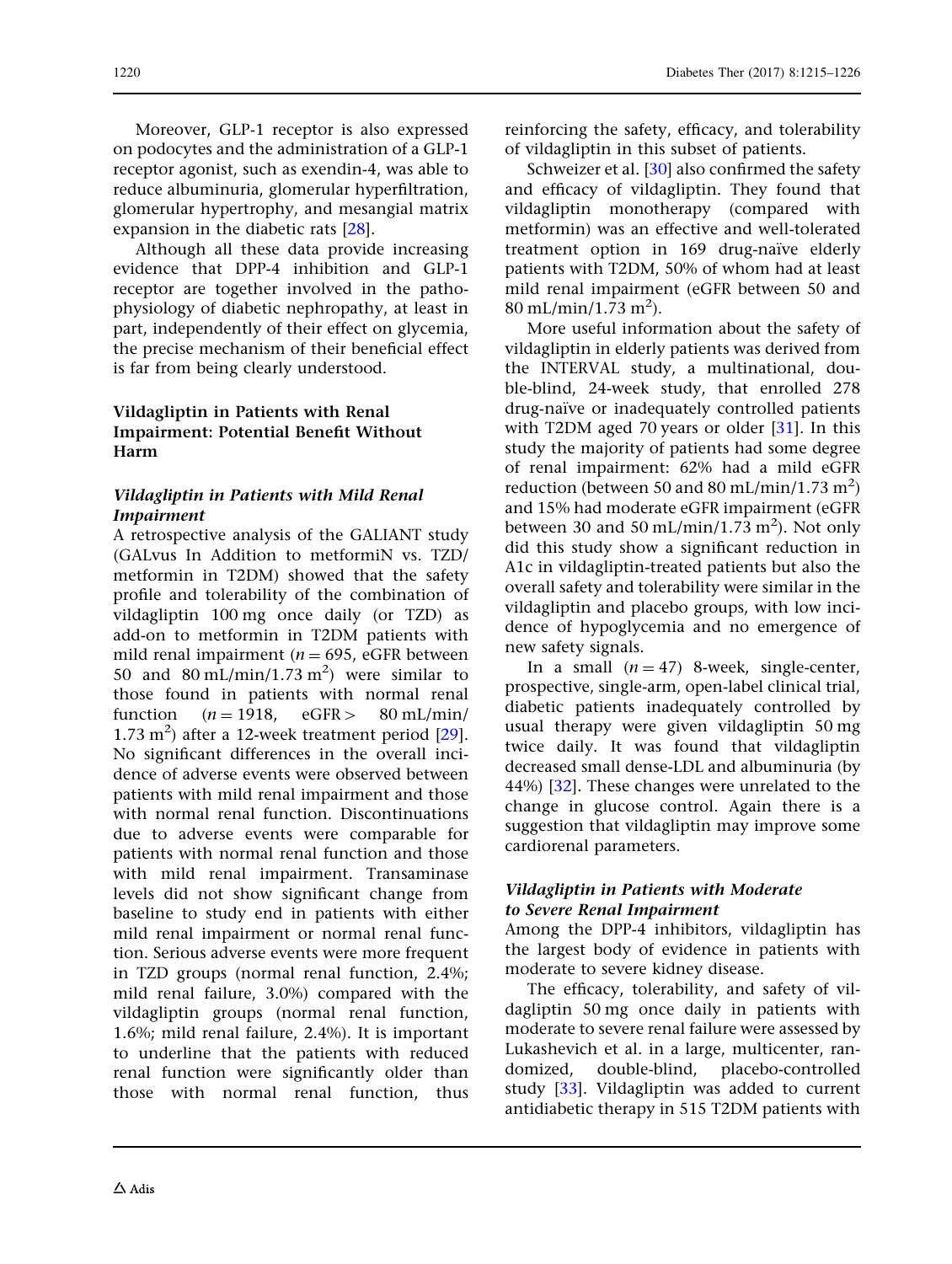moderate (294 patients with eGFR between 50 and 30 mL/min/1.73  $\mathrm{m}^{2})$  or severe (221 patients with  $\rm{eGFR}$   $<$  30 mL/min/1.73 m<sup>2</sup>) renal impairment. Most patients were insulin-treated. After 24 weeks of treatment, vildagliptin significantly decreased A1c by  $-0.5\% \pm 0.1\%$  ( $P < 0.0001$ ) compared to placebo in patients with moderately impaired renal function (baseline A1c 7.9%) and by  $-0.6\% \pm 0.1\%$  ( $P < 0.0001$ ) in those with severely impaired renal function (baseline A1c 7.7%).

No difference in hepatic, pancreatic, and skin adverse events were observed between patients treated with vildagliptin or placebo. In patients with severely impaired renal function, there were more adverse events with vildagliptin, mainly due to a higher rate of influenza and a higher background risk of recurrent infections based on underlying medical history of the patients in this arm of the study. This finding, however, was not found in patients with moderate renal failure and in the recent pooled meta-analyses.

Since hypoglycemia is the major reason for concern in patients with renal failure, it is of note that in T2DM patients with severe renal failure, the incidence of hypoglycemia was comparable between patients treated with vildagliptin or placebo. Although patients with moderate renal impairment had a small increase in hypoglycemic episodes, this slight difference was due to the presence of associated drugs such as insulin or sulfonylurea. Finding of a low risk of hypoglycemia in patients with a better A1c level treated with vildagliptin is probably a consequence of the effect of vildagliptin in determining a glucose-dependent insulin secretion along with the maintenance of glucagon secretion even in the presence of low plasma glucose levels. Furthermore, despite the well-known increased CV risk in T2DM patients with reduced renal function, vildagliptin therapy was safe without any increase in the number of cardiac events, in agreement with data from patients with normal renal function or mild renal impairment.

There were no significant changes in renal function (as measured by potassium, creatinine, and eGFR changes) during this 24-week study both in patients with mild and those with

severe renal failure, suggesting again the renal safety of vildagliptin. In particular, renal function remained stable in patients with severe renal failure: the mean eGFR at baseline was  $21.8 \pm 0.5$  and  $20.7 \pm 0.8$  mL/min/1.73 m<sup>2</sup> in the vildagliptin and placebo group, respectively, and  $20.9 \pm 0.7$  and  $19.3 \pm 1.1$  mL/min/1.73 m<sup>2</sup> at week 24.

Finally it is important to note that more than 20% of the patients were older than 75 years, and this again supports the safety of vildagliptin therapy in elderly patients. This is of paramount importance since the majority of older T2DM patients have some degree of renal impairment.

Thus, adding vildagliptin to other antidiabetic drugs induced a clinically meaningful decrease in A1c in patients with moderate or severe CKD, with a safety profile similar to that of the placebo group. This was the first study with a high number of patients with moderate or severe renal failure treated with a DPP-4 inhibitor.

A post hoc analysis of this study evaluated the efficacy of vildagliptin in those patients already on insulin therapy and with severe renal impairment (eGFR < 30 mL/min/1.73 m<sup>2</sup>) [[34](#page-11-0)]. There were 178 patients (100 randomized to vildagliptin, 78 randomized to placebo) with severe renal impairment (baseline eGFR approximately 21 mL/min/1.73 m<sup>2</sup>), all of them receiving insulin therapy alone or in combination with an oral hypoglycemic drug. Not only was vildagliptin able to significantly reduce A1c without weight gain but when added to insulin it demonstrated comparable hypoglycemic profiles to those of placebo. These data suggest that vildagliptin is a suitable therapeutic option in patients with low eGFR already on insulin therapy with the advantage of improving glucose control without increasing the hypoglycemic risk.

A 52-week extension of the study by Lukashevich et al. [\[35\]](#page-11-0) confirmed the long-term beneficial effect of vildagliptin in T2DM patients with CKD. A1c level reduction achieved by the drug after 24 week of treatment was maintained after 52 weeks. This study extension supports a sustained efficacy, i.e., durability, of vildagliptin treatment in T2DM patients with impaired kidney function. It is of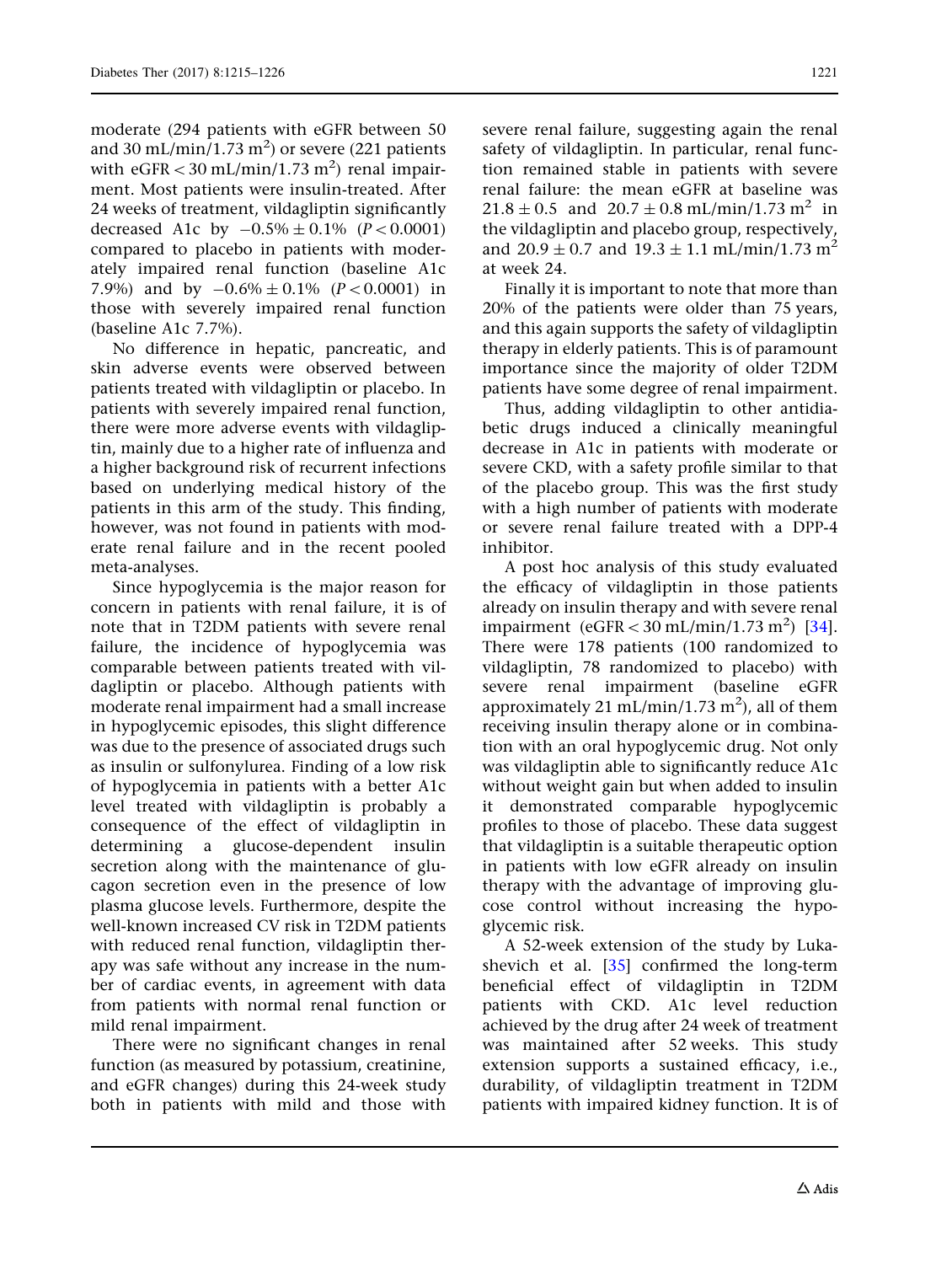note that a large proportion of vildagliptintreated patients achieved a target A1c below 7.0%. The overall incidence of hypoglycemia in patients with severe renal impairment also remained low, without difference between vildagliptin and placebo, with the lower risk of severe hypoglycemia in vildagliptin-treated patients despite frequent insulin use. The incidence of hypoglycemia with vildagliptin in this study (26% in patients with moderate renal impairment and 18% in those with severe renal failure) appears to be lower than that expected (approximately 50%) in patients with long-standing T2DM and low baseline A1c receiving insulin with or without other oral agents. Again, the putative mechanistic explanation for such a protective effect of vildagliptin most likely relies on increased GLP-mediated stimulation of glucagon release in response to initial plasma glucose reduction.

There was a slight decline in renal function over the 1-year study in each treatment group. In patients with moderate renal failure, the mean change from baseline was  $-1.62$  and  $-1.80$  mL/min/1.73 m<sup>2</sup> in patients who received vildagliptin and placebo, respectively. The mean change in patients with severe renal failure from baseline was  $-1.98$  and  $-2.44$  mL/  $min/1.73$  m<sup>2</sup> in patients who received vildagliptin and placebo, respectively. Mean serum potassium concentrations, similar at baseline both in patients with moderate renal failure randomized to vildagliptin (4.76 mmol/L) or placebo (4.78 mmol/L) and in those with severe renal failure (4.99 mmol/L in vildagliptin and 4.80 mmol/L in placebo group), did not change significantly over the course of the 52-week study.

Another recent multicenter, double-blind, randomized study of 24-week duration compared the safety and efficacy of vildagliptin and sitagliptin in 142 patients with T2DM and severe renal impairment (mean eGFR was 19.7 mL/  $min/1.73$  m<sup>2</sup> in the vildagliptin group and 20.4 mL/min/1.73 m<sup>2</sup> in the sitagliptin group) [\[36\]](#page-11-0). It was demonstrated that vildagliptin 50 mg once daily and sitagliptin 25 mg once daily have similar efficacy and safety profiles in patients with severe renal impairment. In

particular, no deterioration of renal function was observed with either vildagliptin or sitagliptin.

In summary, these large intervention trials in T2DM patients with moderate or severe renal failure support the efficacious and safe use of vildagliptin in this vulnerable patient population. Table [2](#page-8-0) summarizes the main efficacy and safety findings in patients with T2DM and renal dysfunction treated with vildagliptin.

#### Vildagliptin in Patients on Hemodialysis

There are also preliminary data on the efficacy and safety of vildagliptin in patients undergoing hemodialysis.

In a small study, 10 patients with T2DM undergoing hemodialysis received daily liraglutide 0.3 mg, vildagliptin 50 mg, and alogliptin 6.25 mg switched from insulin therapy on both the day of hemodialysis and the non-hemodialysis day, in a randomized crossover manner [\[37](#page-11-0)]. Blood glucose levels were measured by continuous glucose monitoring. During treatment with incretin therapies, no severe hyperglycemia or ketosis were observed in any patients. Maximum blood glucose and mean blood glucose levels on the day of hemodialysis after treatment with liraglutide were similar to those with vildagliptin and significantly lower compared with alogliptin treatment ( $P < 0.05$ ). On the non-hemodialysis day, the standard deviation value, a marker of glucose fluctuation, was similar with liraglutide and vildagliptin treatment and significantly lower with liraglutide compared with insulin and alogliptin ( $P < 0.05$ ). The data suggest that in patients with T2DM undergoing hemodialysis and insulin therapy, incretin could also be an available option to improve quality of life without worsening glucose control.

Another small, open-label, single-arm clinical study in 26 Japanese patients on hemodialysis demonstrated that vildagliptin 50 mg as monotherapy was able to improve postprandial glucose levels without serious drug-related adverse events [\[38\]](#page-11-0).

In a prospective 24-week, open-label, parallel group, controlled study 51 patients with T2DM patients undergoing hemodialysis were assigned to vildagliptin  $(n = 30)$  or to placebo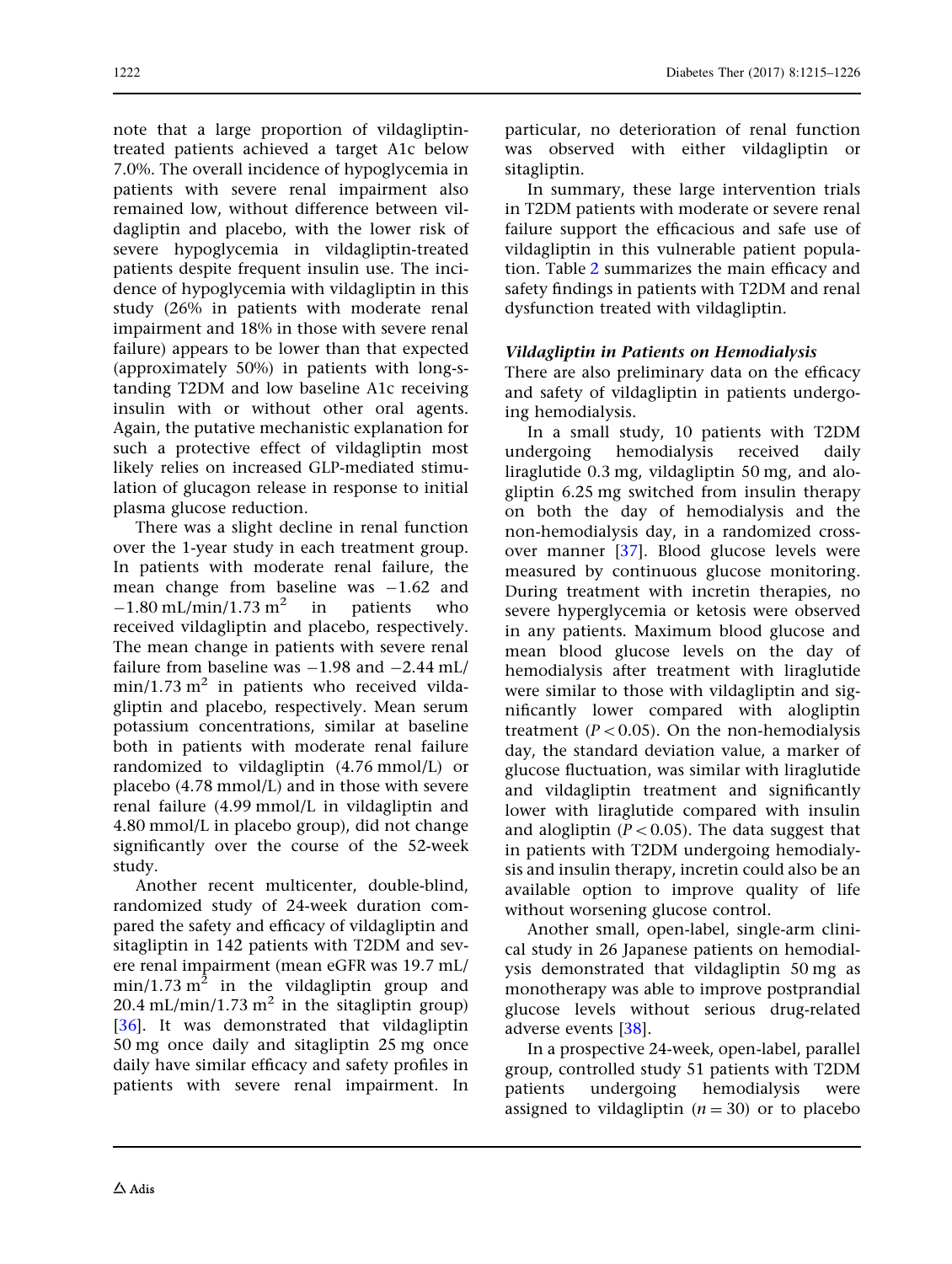| diabetes                       |                     |                                                |                                                                                 | Table 2 Study duration, number of patients with different degrees of renal function, and A1c percentage change in five studies of vildagliptin in patients with type 2 |                                                  |                                                  |
|--------------------------------|---------------------|------------------------------------------------|---------------------------------------------------------------------------------|------------------------------------------------------------------------------------------------------------------------------------------------------------------------|--------------------------------------------------|--------------------------------------------------|
| Study                          | Duration<br>(weeks) | Patients (n)                                   | nd $\leq 80$ mL/min/1.73 m <sup>2</sup><br>Patients with eGFR 250<br>$\epsilon$ | Patients with eGFR 230 and Patients with<br>$\leq 50$ mL/min/1.73 m <sup>2</sup> ( <i>n</i> )                                                                          | $e$ GFR <30 mL/min/<br>$1.73 \; \mathrm{m}^2(n)$ | A1c (%) change                                   |
| <b>GALIANT</b><br>[29]         |                     | 2163 (1743<br>${\rm V}/870$<br>TZD)            | 695 (464 V/231 TZD)                                                             | I                                                                                                                                                                      | I                                                | $-0.65%$                                         |
| INTERVAL<br>$[31]$             | $\overline{24}$     | V/139 P)<br>278 (139                           | 73 (86 V/87 P)                                                                  | 40 (19 V/21 P)                                                                                                                                                         | I                                                | $-0.9%$                                          |
| Lukashevich<br>$ct$ al. $[33]$ | 24                  | V/226 P)<br>515 (289                           | I                                                                               | 294 (165 V/129 P)                                                                                                                                                      | 221 (124 V/97 P)                                 | $-0.5%$ in moderate RI;<br>$-0.6\%$ in severe RI |
| Kothny et al. 52<br>$[35]$     |                     | V/153 P)<br>369 (216                           | I                                                                               | 211 (122 V/89 P)                                                                                                                                                       | 158 (94 V/64 P)                                  | $-0.4\%$ in moderate RI;<br>$-0.7%$ in severe RI |
| Kothny et al<br>[36]           | $\overline{24}$     | 148 (83 V/65                                   | $\overline{\phantom{a}}$                                                        | I                                                                                                                                                                      | 148 (83 V/65 S)                                  | $-0.54\%$ vs $-0.56\%$                           |
|                                |                     | P placebo, RI renal impairment, S sitagliptin, | TZD thiazolidinedione, V vildagliptin                                           |                                                                                                                                                                        |                                                  |                                                  |

<span id="page-8-0"></span>Diabetes Ther (2017) 8:1215–1226 1223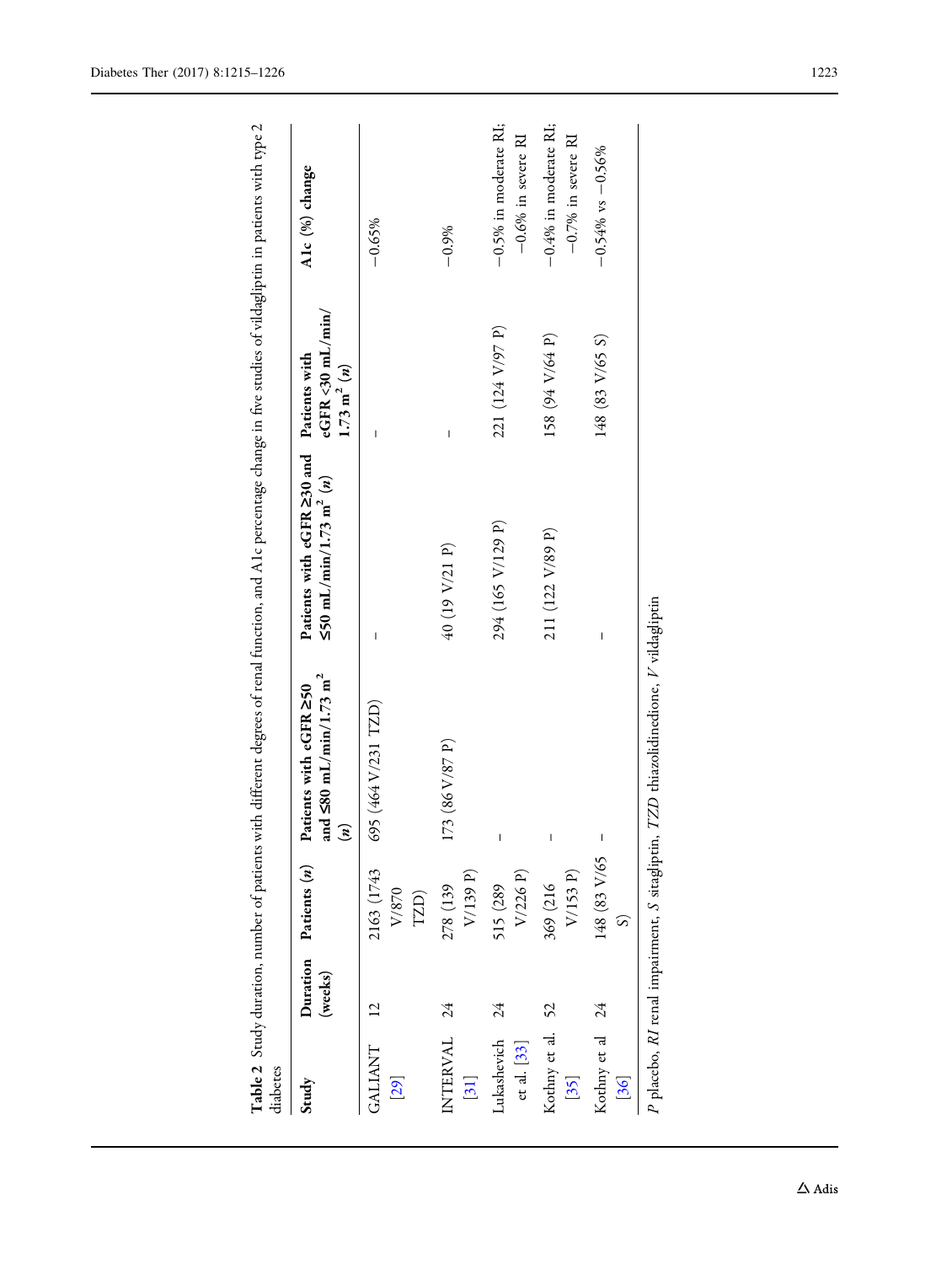$(n = 21)$  [[39\]](#page-11-0). Vildagliptin was administered at 50 mg/day for the first 8 weeks. Doses were then titrated to a maximum of 100 mg/day if hemoglobin A1c or glycated albumin target levels had not been reached. The average final dose of vildagliptin was  $80 \pm 5$  mg/day. After 24 weeks, vildagliptin decreased average HbA1c levels from 6.7% at baseline to 6.1%, and average postprandial plasma glucose levels from 186 mg/dL at baseline to 140 mg/dL (all  $P<0.0001$ ). No hypoglycemia or liver impairment was observed in any patient.

Another small retrospective study from Japan confirmed these data on the efficacy of vildagliptin in patients on hemodialysis and peritoneal dialysis [\[40\]](#page-11-0).

Combined, these data suggest that vildagliptin offers the opportunity to achieve better metabolic control without the risk of hypoglycemia in patients undergoing hemodialysis, and in patients that often are elderly, with multiple comorbidities and poor quality of life. The possibility to substitute, delay, or lessen insulin therapy may be of great advantage in these patients.

### **CONCLUSION**

A good metabolic control not only plays a fundamental role in the prevention of microand macroalbuminuria but is also able to decrease the progression to renal failure [[12](#page-10-0)]. However, the achievement of blood glucose levels close to normoglycemia is often associated with an increased risk of severe hypoglycemia.

The DPP-4 inhibitors decrease the breakdown of GLP-1 and improve both fasting and postprandial glucose levels. All can be used in CKD patients with appropriate downward dose adjustments as detailed previously. This drug class has the advantage of low risk of hypoglycemia and offers the advantage of an easy and safe therapy, avoiding the need for or decreasing the dosage of insulin or sulfonylureas.

Vildagliptin is the DPP-4 inhibitor with the largest amount of data in patients with moderate to severe renal failure and has demonstrated a good clinical profile in terms of efficacy and safety also in "difficult-to-treat" patients over 75 years.

This is of clinical relevance, since a large proportion of diabetic patients also suffer from kidney disease. These patients present a challenge because they are often older with multiple comorbidities and frailty. Given the average slow progression of renal disease in T2DM, one limitation of the studies with currently available DPP-4 inhibitors in T2DM patients with renal impairment is the short duration of treatment. Long-term prospective studies will clarify whether vildagliptin may reduce the cardiorenal risk associated with low GFR in T2DM patients.

### ACKNOWLEDGEMENTS

No funding or sponsorship was received for this study. Sponsorship for article processing charges was provided by Novartis Farma, Italy. All views expressed are solely those of the author. The author had full access to all of the data in this study and takes complete responsibility for the integrity of the data and accuracy of the data analysis. Editorial assistance in English language and journal styling before submission was provided by Carmen Innes, an independent medical writer acting on behalf of Springer Healthcare Communications. Support for this assistance was funded by Novartis Farma, Italy. The author meets the International Committee of Medical Journal Editors (ICMJE) criteria for authorship for this manuscript, takes responsibility for the integrity of the work as a whole, and has given final approval for the version to be published.

Disclosures. Roberto Trevisan has received speaker honoraria form Novo Nordisk, Lilly, Sanofi, Boehringer, AstraZeneca, Servier, Janssen, Merck, and Novartis.

Compliance with Ethics Guidelines. This article is based on previously conducted studies and does not involve any new studies of human or animal subjects performed by any of the authors.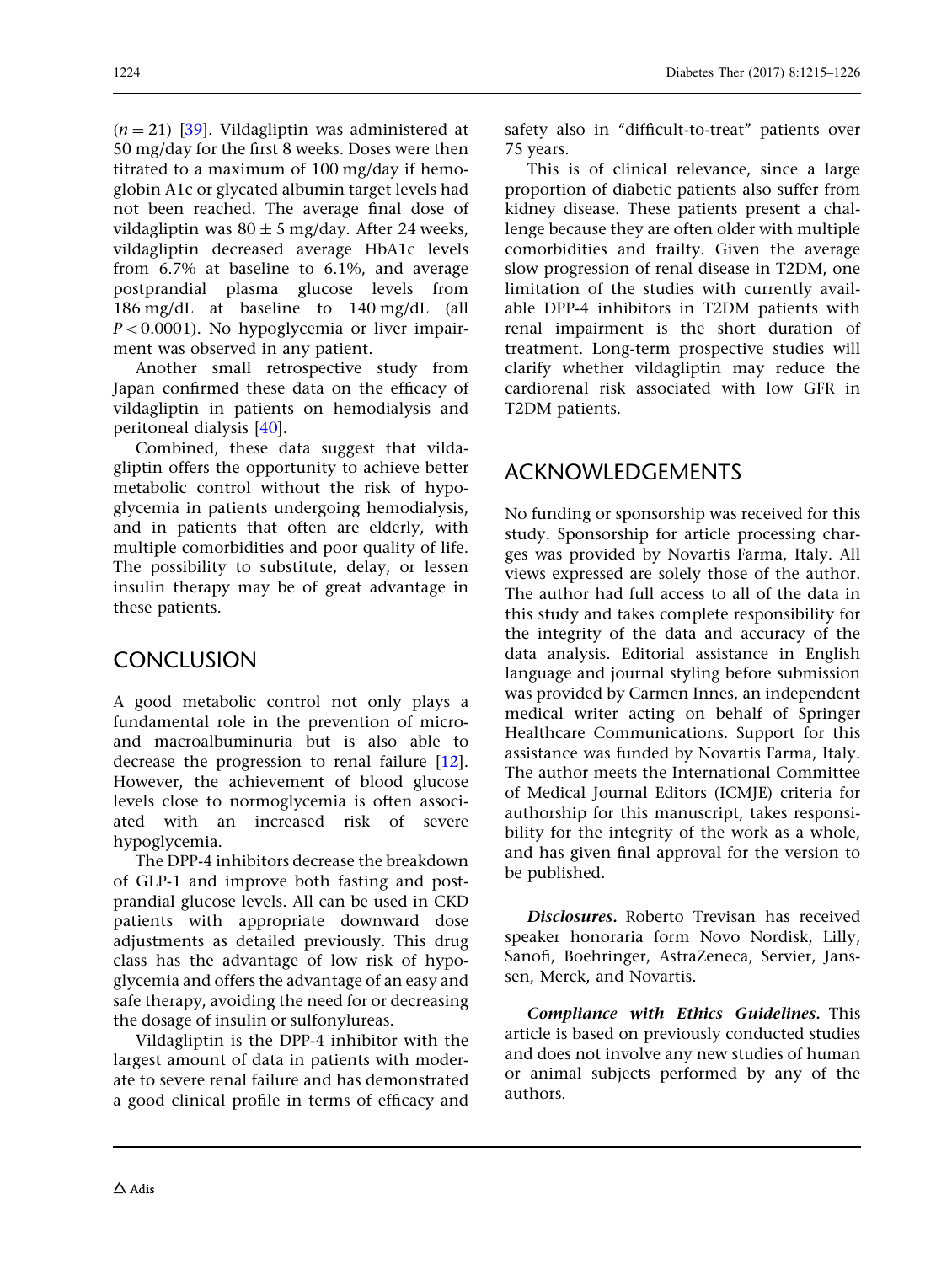<span id="page-10-0"></span>Open Access. This article is distributed under the terms of the Creative Commons Attribution-NonCommercial 4.0 International License ([http://creativecommons.org/licenses/](http://creativecommons.org/licenses/by-nc/4.0/) [by-nc/4.0/\)](http://creativecommons.org/licenses/by-nc/4.0/), which permits any noncommercial use, distribution, and reproduction in any medium, provided you give appropriate credit to the original author(s) and the source, provide a link to the Creative Commons license, and indicate if changes were made.

### **REFERENCES**

- 1. Ritz E, Orth SR. Nephropathy in patients with type 2 diabetes mellitus. N Engl J Med. 1999;341(15):1127–33.
- 2. Fox CS, Matsushita K, Woodward M, et al. Associations of kidney disease measures with mortality and end-stage renal disease in individuals with and without diabetes: a meta-analysis. Lancet. 2012;380(9854):1662–73.
- 3. Adler AI, Stevens RJ, Manley SE, Bilous RW, Cull CA, Holman RR, UKPDS GROUP. Development and progression of nephropathy in type 2 diabetes: the United Kingdom Prospective Diabetes Study (UKPDS 64). Kidney Int. 2003;63(1):225–32.
- 4. Ninomiya T, Perkovic V, de Galan BE, et al. Albuminuria and kidney function independently predict cardiovascular and renal outcomes in diabetes. J Am Soc Nephrol. 2009;20(8):1813–21.
- 5. So WY, Kong AP, Ma RC, et al. Glomerular filtration rate, cardiorenal end points, and all-cause mortality in type 2 diabetic patients. Diabetes Care. 2006;29(9):2046–52.
- 6. Kong AP, Yang X, Luk A, et al. Hypoglycaemia, chronic kidney disease and death in type 2 diabetes: the Hong Kong diabetes registry. BMC Endocr Disord. 2014;13(14):48.
- 7. Johnston SS, Conner C, Aagren M, Smith DM, Bouchard J, Brett J. Evidence linking hypoglycemic events to an increased risk of acute cardiovascular events in patients with type 2 diabetes. Diabetes Care. 2011;34(5):1164–70.
- 8. ACCORD Study Group, Gerstein HC, Miller ME, et al. Long-term effects of intensive glucose lowering on cardiovascular outcomes. N Engl J Med. 2011;364(9):818–28.
- 9. UK Prospective Diabetes Study (UKPDS) Group. Intensive blood-glucose control with

sulphonylureas or insulin compared with conventional treatment and risk of complications in patients with type 2 diabetes (UKPDS 33). Lancet. 1998;352(9131):837–53.

- 10. Holman RR, Paul SK, Bethel MA, Matthews DR, Neil HA. 10-year follow-up of intensive glucose control in type 2 diabetes. N Engl J Med. 2008;359(15):1577–89.
- 11. ADVANCE Collaborative Group, Patel A, MacMahon S, et al. Intensive blood glucose control and vascular outcomes in patients with type 2 diabetes. N Engl J Med. 2008;358(24):2560–72.
- 12. Perkovic V, Heerspink HL, Chalmers J, et al. Intensive glucose control improves kidney outcomes in patients with type 2 diabetes. Kidney Int. 2013;83(3):517–23.
- 13. Ismail-Beigi F, Craven T, Banerji MA, et al. Effect of intensive treatment of hyperglycaemia on microvascular outcomes in type 2 diabetes: an analysis of the ACCORD randomised trial. Lancet. 2010;376(9739):419–30.
- 14. Inzucchi SE, Bergenstal RM, Buse JB, et al. Management of hyperglycaemia in type 2 diabetes, 2015: a patient-centred approach. Update to a position statement of the American Diabetes Association and the European Association for the Study of Diabetes. Diabetologia. 2015;58(3):429–42.
- 15. Kung J, Henry RR. Thiazolidinedione safety. Expert Opin Drug Saf. 2012;11(4):565–79.
- 16. Cherney DZI, Perkins BA, Soleymanlou N, et al. Renal hemodynamic effect of sodium-glucose cotransporter 2 inhibition in patients with type 1 diabetes mellitus. Circulation. 2014;129:587–97.
- 17. Wanner C, Inzucchi SE, Lachin JM, et al. Empagliflozin and progression of kidney disease in type 2 diabetes. N Engl J Med. 2016;375:323–34.
- 18. Avogaro A, Dardano A, de Kreutzenberg SV, Del Prato S. Dipeptidyl peptidase-4 inhibitors can minimize the hypoglycaemic burden and enhance safety in elderly people with diabetes. Diabetes Obes Metab. 2015;17(2):107–15.
- 19. Scheen AJ. Pharmacokinetic considerations for the treatment of diabetes in patients with chronic kidney disease. Expert Opin Drug Metab Toxicol. 2013;9(5):529–50.
- 20. Penno G, Garofolo M, Del Prato S. Dipeptidyl peptidase-4 inhibition in chronic kidney disease and potential for protection against diabetes-related renal injury. Nutr Metab Cardiovasc Dis. 2016;26(5):361–73.